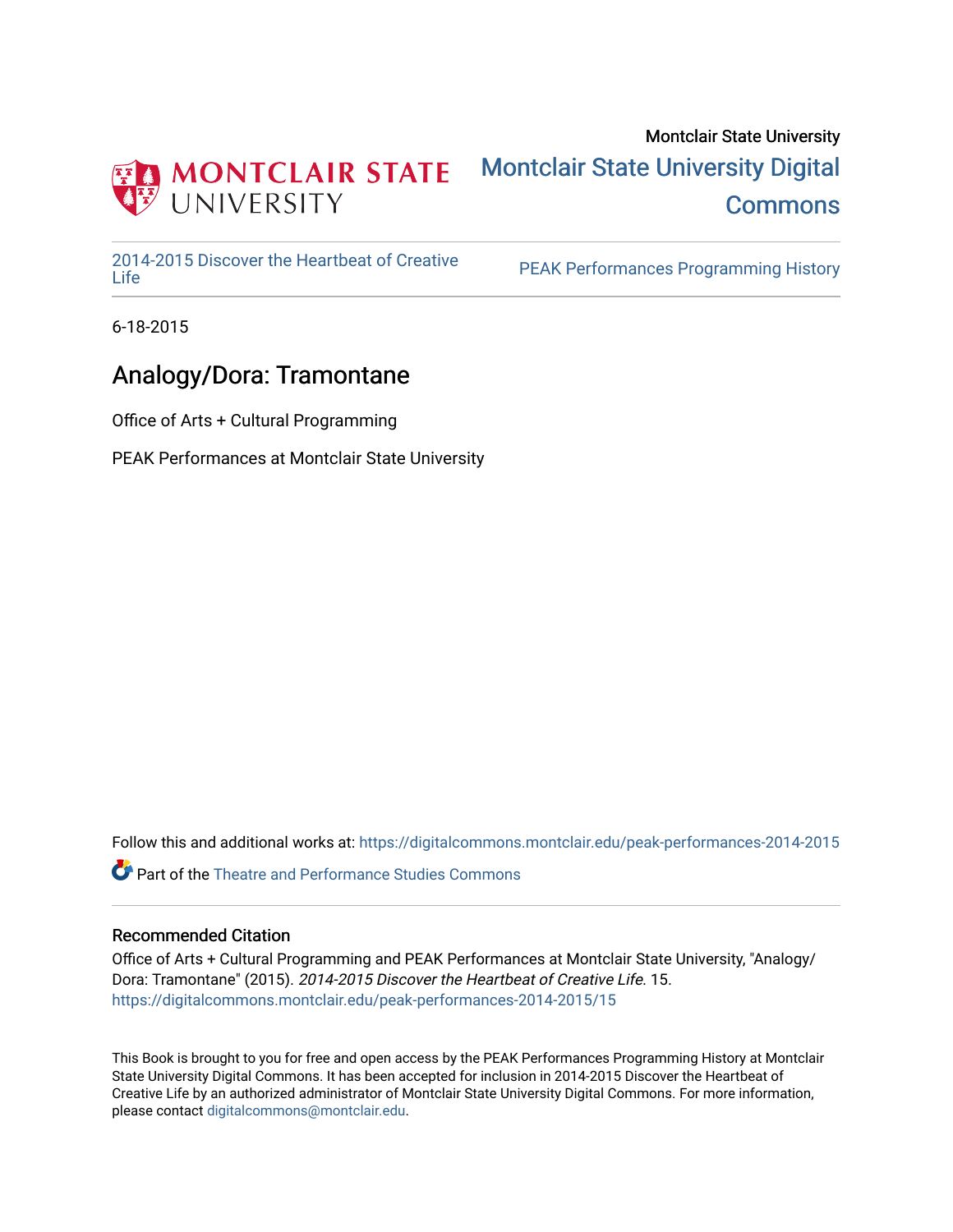# June 18–21, 2015 Alexander Kasser Theater



# Photo of Dora Amelan (right) and her friend Esther (1937). Photo of Dora Amelan (right) and her friend Esther (1937).

Dr. Susan A. Cole, President Daniel Gurskis, Dean, College of the Arts Jedediah Wheeler, Executive Director, Arts & Cultural Programming **Cultural Programming Cultural Programming** 

> World Premiere! Bill T. Jones/Arnie Zane Dance Company *Analogy/Dora: Tramontane*



**Founders** Mary Mochary I. Michael Kasser Alexandra and Seth Bergstein Matthew Mochary  $\overline{\phantom{a}}$  , where  $\overline{\phantom{a}}$  , where  $\overline{\phantom{a}}$  , where  $\overline{\phantom{a}}$ 

Executive Director **Jedediah Wheeler** Executive Producer **Jill Dombrowski** Production/Facility Manager **J. Ryan Graves** Cultural Engagement Director **Carrie Urbanic** Business Manager **Stephanie Haggerstone**  Media and Marketing Specialist **Amy Estes** Director of Audience Services **Robert Hermida** Technical Director **Colin Van Horn** Audio Visual Engineer **Erik Trester** Cultural Engagement Assistant **Hannah Rolfes**  Production Associate **Gillian P. Holmes**  Film Project Coordinator **Omonike Akinyemi** Box Office Manager **Pierson Van Raalte** House Manager **Maureen Grimaldi** Graphics **Patrick Flood/pfloodesign.com** Press **Manny Igrejas PR** Program Editor **Susan R. Case** Production Run Crew **Laura Chrismon, Jeff Cierniak, Jesse Haack, Rocco Terranova, Benjamin Weill**



# **Peak Performances**

#### **Alexander Kasser Theater**

Automatic Data Processing Doris and Felix Beck Robert and Barbara Constable Andrew Constable George and Linda Hiltzik Montclair State University Alumni Association Margaret and Herman Sokol Jack and Jeanette Sullivan

**Benefactors** Arlene Allen Bank of America John and Cynthia Barnes Grace Lyon Concialdi

Jean Hall The Hillier Group Audrey V. Leef

The Prudential Insurance Company of America Schering-Plough Research Institute

 $\frac{4}{\sqrt{2}}$ 

**ERSEY** 

**nelo** 



Wachovia Bank Josh and Judy Weston

## Major Donors

## **The 2014/15 season is made possible in part by funds from:**

The Andrew W. Mellon Foundation

The New Jersey State Council on the Arts/Department of State, a Partner Agency of the National Endowment for the Arts

Discover Jersey Arts National Dance Project (NDP) of the New England Foundation for the Arts Alison and James T. Cirenza Robert and Holly Gregory

The Honorable Mary Mochary

To view our complete season and for more information, visit **peakperfs.org**.



Conceived and Directed by Bill T. Jones Choreographed by **Bill T. Jones** with **Janet Wong** and the **Company** Text based on an oral history conducted by Bill T. Jones with Dora Amelan **Original Score Composed by Nick Hallett** Décor by **Biorn G. Amelan** Lighting Design by Robert Wierzel Costume Design by Liz Prince Sound Design by Sam Crawford Associate Set Design by Solomon Weisbard



## College of the Arts Dean **Daniel Gurskis**

Associate Dean **Ronald L. Sharps** Assistant Dean **Linda D. Davidson** Director of Administration **Marie Sparks** College Administrator **Zacrah S. Battle** Executive Assistant to the Dean **Alyson Thelin** Program Assistant **Kilolo Kumanyika** Art and Design **Aissa Deebi** John J. Cali School of Music **Jon Robert Cart** School of Communication and Media **Merrill Brown** Theatre and Dance **Randy Mugleston** Broadcast and Digital Media Facilities **Nick Tzanis** University Art Galleries **Teresa Rodriguez**

Musical excerpts from: Franz Schubert, "Nachtstück," "Alinde," and "Nähe des Geliebten"; Charles Trenet, "Le Soleil et la Lune"; Jean Lenoir, "Parlez-moi d'amour"; Anna Marly, "Le Chant des partisans, ou Chant de la libération."

**Staff** 

# World Premiere! Bill T. Jones/Arnie Zane Dance Company *Analogy/Dora: Tramontane*

Arts and Cultural Programming at Montclair State University is honored to have been awarded a 2015 Citation of Excellence from the New Jersey State Council on the Arts for achieving the highest standard of excellence as recognized by our peers.

Commissioned by Peak Performances @ Montclair State (NJ). Co-commissioned by Dancers' Workshop and Yerba Buena Center for the Arts.

Developed in residence at the Alexander Kasser Theater at Montclair State University, Bard College, and Dancers' Workshop in Jackson Hole, Wyoming.

*Analogy: A Trilogy* is produced by New York Live Arts. The development of new works by the Bill T. Jones/Arnie Zane Dance Company is made possible by the Company's Partners in Creation: Ellen Poss, Jane Bovingdon Semel & Terry Semel, Anne Delaney, Stephen & Ruth Hendel, Eleanor Friedman, and Zoe Eskin. Support is also provided by The O'Donnell-Greene Music and Dance Foundation; the MAP Fund, a program of Creative Capital supported by the Doris Duke Charitable Foundation and the Andrew W. Mellon Foundation; the National Endowment for the Arts; the New York City Department of Cultural Affairs; and the New York State Council on the Arts.

The Bill T. Jones/Arnie Zane Dance Company extends special thanks to Pauline Kim Harris and Mary Way.

#### Duration: 80 minutes, no intermission.

In consideration of both audience and performers, please turn off all electronic devices. The taking of photographs or videos and the use of recording equipment are not permitted. No food or drink is permitted in the theater.

The Company Antonio Brown, Rena Butler, Cain Coleman, Jr., Talli Jackson, Shayla-Vie Jenkins, I-Ling Liu, Erick Montes-Chavero, Joseph Poulson, Jenna Riegel

Music performed by Nick Hallett and Emily Manzo

Production Stacey Boggs,\* Sam Crawford, Carley Manion, Scott Sloan \*Member of the United Scenic Artists Union (USA).

*Analogy/Dora: Tramontane* is the first installment in a trilogy titled *Analogy: A Trilogy.* The work is based on an oral history conducted with Dora Amelan around 2002.